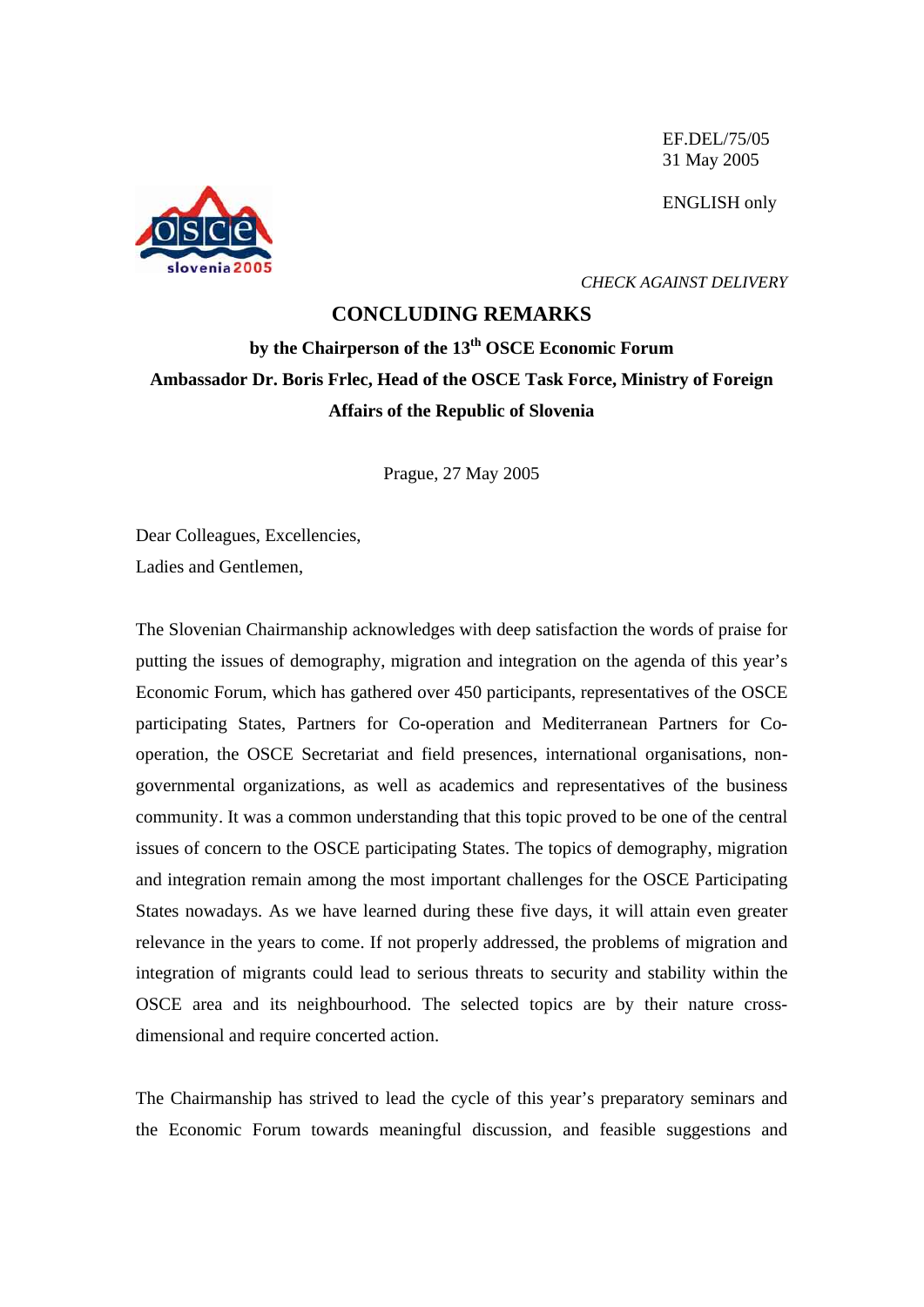recommendations. In order not to lose momentum, adequate follow-up initiatives in full compliance with the OSCE's political mandate shall follow the discussions, findings and recommendations of the Thirteenth Economic Forum. We are confident that they will represent a useful platform for many feasible follow-up activities of the OSCE. In its efforts for the realisation of various tasks stemming from recommendations of this Forum, the OSCE should further enhance co-operation with its Institutions and other International Agencies.

The role of field presences and, in particular, the Economic and Environmental Officers is of utmost importance in implementing OSCE activities. In order to provide for effective implementation and practical results, the OSCE's capacity and institutional expertise should be effectively linked with other key international players in these fields.

We are glad to note that the Chairmanship's view on the role of the OSCE in addressing the issues of demographic development, migration and integration of minorities was widely supported. This has additionally encouraged the Chairmanship and the Office of the Coordinator of OSCE Economic and Environmental Activities to further elaborate concrete steps necessary for the realisation of the ideas presented. We are looking forward to co-operating closely on that with the experts from the OSCE Institutions and leading international agencies. We have been encouraged by the support expressed by some delegations regarding the idea of preparing an Action Plan or Strategy on managing migration issues and of formulating a Statement of Principles guiding the integration of persons belonging to national minorities, to be proposed for consideration as possible deliverables for the Ministerial Council meeting in Ljubljana in December this year.

It is the view of the Chairmanship that the review of the implementation of OSCE commitments in the economic and environmental dimension is an important integral part of the Economic Forum. We would like to thank the UNECE for providing us with the high quality report on the implementation of OSCE commitments in the area of "Integration, Trade and Transport" and interesting presentations delivered to the Forum. We appreciate the support for the new format of the review session. We share the view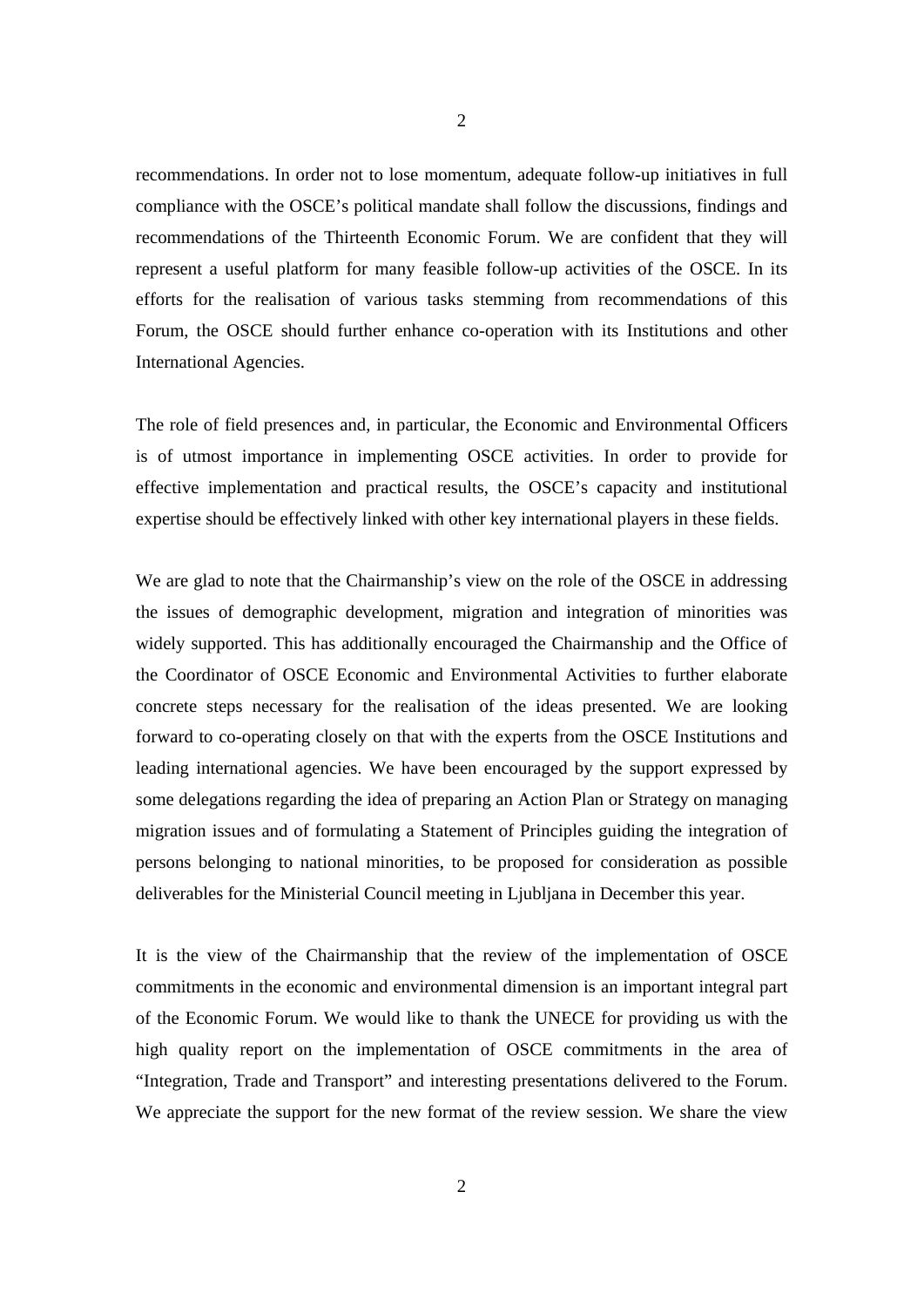that the application of this format represents a step forward in the implementation of the Maastricht Strategy Document in the Economic and Environmental Dimension. In our view, the Memorandum of Understanding between the OSCE and the UNECE has already contributed to closer co-operation and should be further enhanced.

We were happy to note that several delegations expressed their support for the deliberations of the incoming Chairmanship regarding the proposed topic for the OSCE Economic Forum in 2006. It is the understanding of the Chair that there is wide support, even consensus, regarding the theme proposed by the incoming Belgium Chairmanship for the Fourteenth OSCE Economic Forum "Transportation in the OSCE area: Transport development to enhance regional co-operation and stability, and a secure and safe transport network". A final decision on the theme and its modalities will be taken by the Permanent Council in the coming weeks. This decision should also allow addressing innovative ways and means to further improve quality and the effectiveness of the proceedings in the Economic and Environmental Dimension. We wish the incoming Belgium Chairmanship every success in the preparations for new series of events.

Before concluding, let me express my sincere appreciation to our traditional host, the Ministry of Foreign Affairs of the Czech Republic. I am especially thankful to the Coordinator of OSCE Economic and Environmental Activities, Dr. Marcin Swiecicki, and his team, and particularly Mr. Gabriel Leonte and Ms. Andrea Gredler for their immense contribution and valuable assistance provided to the Slovenian Chairmanship in the course of the preparatory cycle for the Economic Forum 2005. Since this is the final Economic Forum with the current co-ordinator, I commend him for his personal contribution to the enhancement and promotion of the Economic and Environmental Dimension and wish him all the best in his future assignments.

I would also like to thank the OSCE conference services and the team of the OSCE Prague Office for their excellent organization of this important gathering. Our special thanks go to the Office of the OSCE High Commissioner on National Minorities, International Organization for Migration, International Centre for Migration Policy